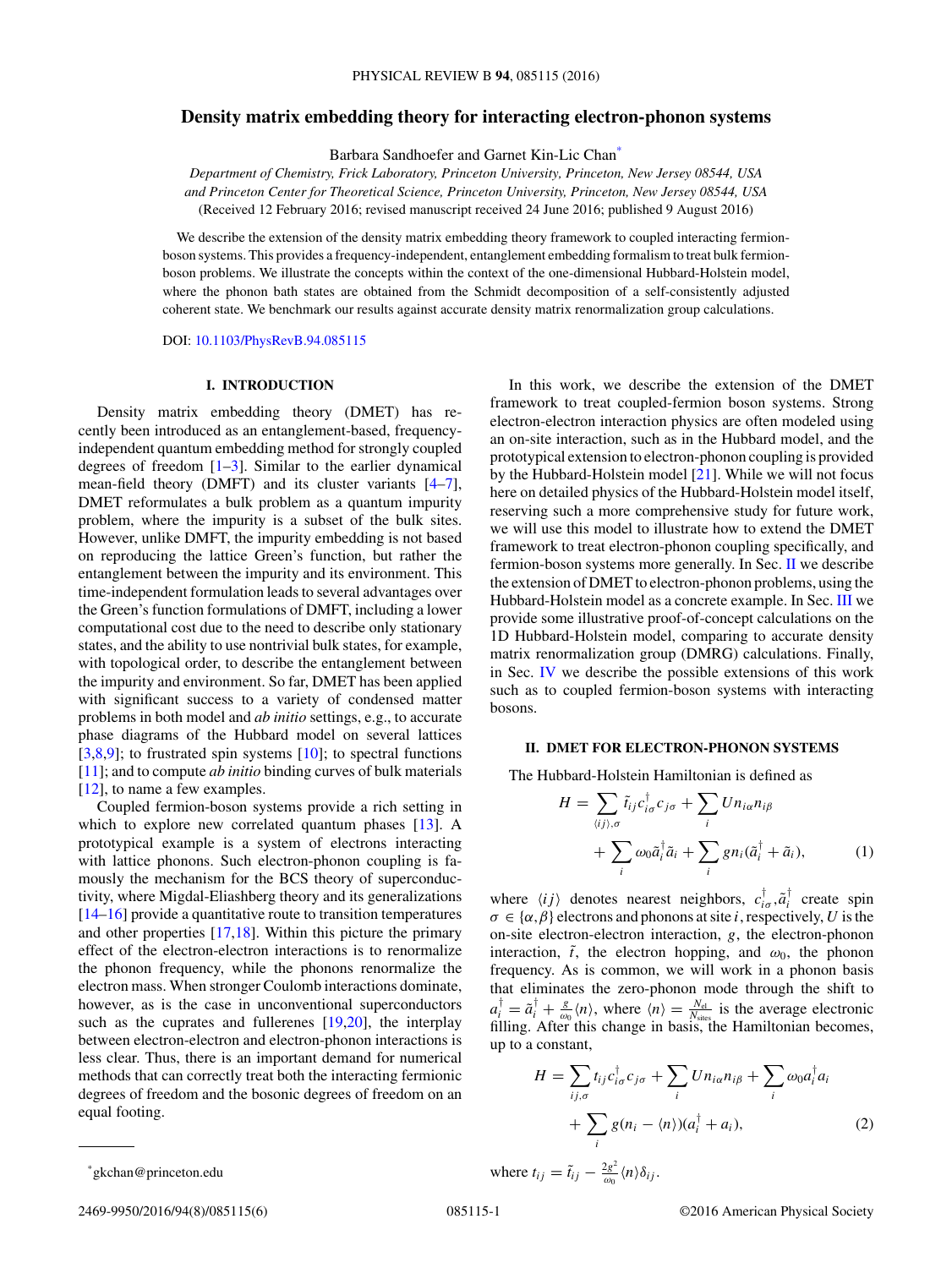<span id="page-1-0"></span>In DMET for ground states  $[1-3]$  the ground state  $\Psi$ and expectation values of an interacting lattice Hamiltonian such as Eq. [\(2\)](#page-0-0) are approximated by solving for the ground state of two coupled model problems: a (cluster) impurity model and an auxiliary noninteracting lattice system. We first introduce these two models in a qualitative fashion. The impurity model with Hamiltonian  $H_{\text{imp}}$  and ground state  $\Psi_{\text{imp}}$ consists of a set of  $N_c$  cluster sites (denoted C) cut from the interacting lattice, coupled to  $N_c$  bath sites. The bath sites are defined from the auxiliary noninteracting lattice system. The auxiliary lattice Hamiltonian  $h$  yields a ground state  $\Phi$ , and by performing a Schmidt decomposition between the cluster and the remaining (environment) sites in  $\Phi$  we obtain a set of bath states. For quadratic *h*, the Hilbert space of these bath states can be identified with the Hilbert space of a set of *single-particle bath sites* which become the bath sites in the impurity model. The bath sites capture the relevant one-particle physics (e.g., hybridization effects) between the bare cluster and its environment in the impurity problem. Finally, a self-consistency condition links  $h$  and  $H_{\text{imp}}$ , where the parameters of *h* are varied to match the local cluster expectation values of  $\Phi$  and  $\Psi_{\text{imp}}$ . At convergence, expectation values are defined from  $\Psi_{\text{imp}}$ .

We now illustrate the above general procedure by defining *h* and *H*imp precisely for the Hubbard-Holstein model. We first specify *h* and the construction of the bath sites. In DMET for pure fermionic problems, *h* is typically chosen as a quadratic fermion Hamiltonian with an associated fermionic Gaussian (Slater determinant  $[1]$  or BCS  $[3]$ ) ground state  $\Phi$ . For the Hubbard-Holstein model, we choose *h* to be the sum of quadratic electron and phonon Hamiltonians

$$
h = h_{\rm el} + v_{\rm el} + h_{\rm ph} + v_{\rm ph} + \zeta_{\rm ph},\tag{3}
$$

where

$$
h_{\rm el} = \sum_{ij,\sigma} t_{ij} c_{i\sigma}^{\dagger} c_{j\sigma},\tag{4}
$$

$$
h_{\rm ph} = \sum_{i} \omega_0 a_i^{\dagger} a_i + \sum_{\langle ij \rangle} \varepsilon a_i^{\dagger} a_j - \sum_{i} g \langle n \rangle (a_i^{\dagger} + a_i), \quad (5)
$$

$$
v_{\rm el} = \sum_{C} \sum_{ij \in C, \sigma} v_{\rm el,ij} c_{i\sigma}^{\dagger} c_{j\sigma}, \qquad (6)
$$

$$
v_{\rm ph} = \sum_{C} \sum_{ij \in C} v_{\rm ph, ij} a_i^{\dagger} a_j,\tag{7}
$$

$$
\zeta_{\text{ph}} = \sum_{C} \sum_{i \in C} \zeta_{\text{ph},i} (a_i^{\dagger} + a_i), \tag{8}
$$

and  $\sum_{C}$  denotes summation over the  $N_{\text{sites}}/N_c$  cluster tiles (with the "impurity" corresponding to  $C = 0$ ), and  $\varepsilon$  is a constant to be chosen later. The ground state  $\Phi$  of *h* takes the form

$$
|\Phi\rangle = |\Phi_{el}\rangle |\Phi_{ph}\rangle , \qquad (9)
$$

where  $|\Phi_{el}\rangle$  is the ground state of  $(h_{el} + v_{el})$  and is a Slater determinant as in the original DMET while  $|\Phi_{ph}\rangle$  is the ground state of  $(h_{ph} + u_{ph} + \zeta_{ph})$ .

We use  $|\Phi_{el}\rangle$  to define the electronic bath states through its Schmidt decomposition between the impurity cluster and the remaining lattice sites (see the original DMET procedure  $[1-3]$ 

$$
|\Phi_{\rm el}\rangle = \sum_i \lambda_m \left| \alpha_m \right\rangle \left| \beta_m \right\rangle, \tag{10}
$$

where  $\{|\alpha_m\rangle\}$ ,  $\{|\beta_m\rangle\}$  denote the impurity and bath many-body Schmidt states. Because of the Gaussian form of  $|\Phi_{el}\rangle$ , the impurity bath space has the special structure

$$
\{|\beta_m\rangle\} = \mathcal{F}(\{d_{i\sigma}\}) \otimes \prod_{j\sigma} e_{j\sigma}^{\dagger} |vac_{\text{el}}\rangle, \qquad (11)
$$

where  $\{d_{i\sigma}\}\$ are a set of single-particle bath *orbitals* and  $\mathcal F$ denotes the corresponding Fock space of these orbitals [\[2,3\]](#page-5-0). These bath orbitals together with the impurity cluster sites constitute the electron degrees of freedom in the impurity model, while, in the absence of nonlocal two-particle, or non-number-conserving interactions, the nonentangled environment orbitals  $\{e_{i\sigma}\}\$  can be ignored. (This is because for the *H* under consideration, matrix elements  $\langle \alpha_m \beta'_m | H | \alpha_n \beta'_n \rangle$ vanish unless  $|\beta'_m\rangle$  and  $|\beta'_n\rangle$  have the same set of occupied environment orbitals, and these contribute only a constant term to the energy [\[3\]](#page-5-0).)

Similarly,  $|\Phi_{ph}\rangle$  defines phonon bath states through its Schmidt decomposition. However, if *ε* in *h*ph [Eq. (5)] is identically zero, then in this limit the impurity clusters tiling the lattice have no entanglement between them,  $|\Phi_{ph}\rangle$  is a product state of the phonon vacuum on each cluster tiling the lattice:  $\prod_i |vac_{ph,i}\rangle$ , and the bath states are not well defined. For infinitesimal *ε*, this degeneracy is broken, and in the absence of disorder, the phonons spread through the lattice, creating entanglement. We choose to define  $\epsilon$  to be  $0_+$  in this work. Other choices of a degeneracy-breaking term are possible. They would lead to slightly different results for a finite cluster size. The choice of this term becomes unimportant as the cluster size is increased, and will only affect the rate of convergence to the infinite cluster limit.  $|\Phi_{ph}\rangle$  is then the coherent state

$$
|\Phi_{\text{ph}}\rangle = \exp z^{\dagger} |\text{vac}_{\text{ph}}\rangle
$$
  
= 
$$
\exp\left(-\sum_{j} z_{j} a_{j}^{\dagger}\right) |\text{vac}_{\text{ph}}\rangle,
$$
  
where 
$$
z_{j} = \sum_{ki} \zeta_{k} X_{ki}^{T} \epsilon_{i}^{-1} X_{ij}.
$$
 (12)

 $\sum_j (\omega_0 \delta_{ij} + \varepsilon_{ij}) X_{jk} = \epsilon_k X_{ik}.$ *X* and  $\epsilon$  are the eigenvectors and eigenvalues from

The Schmidt decomposition of the coherent state Eq.  $(12)$ between the impurity cluster  $C = 0$  and its environment can be carried out conveniently by dividing  $z^{\dagger} = \sum_{j \in C = 0} z_j a_j^{\dagger} +$  $z_{E}^{\dagger}$ , where the first term is on the impurity cluster and the second on the remaining sites.  $z_E^{\dagger}$  defines a single bath orbital, which is a result of the simple structure of the coherent-state representation. We can carry out calculations with a single phonon bath orbital; however since the fermionic bath consists of the same number of bath orbitals as there are impurity sites, it seems desirable to obtain a larger set of  $N_c$  phonon bath orbitals. To do so, we can further define an artificial division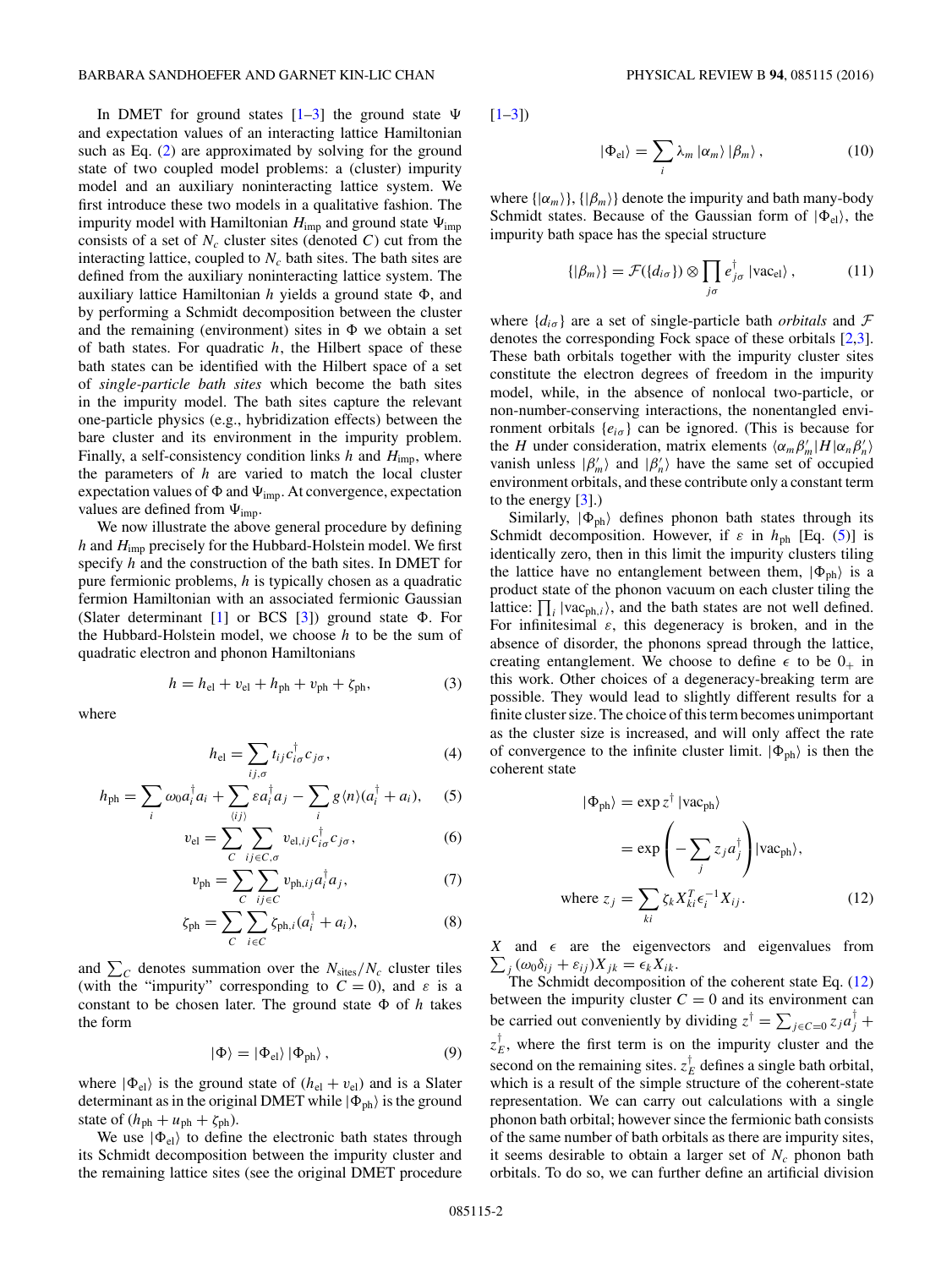<span id="page-2-0"></span>of  $z_E^{\dagger}$  into  $N_c$  components through  $z_E^{\dagger} = \sum_{j=1}^{N_c} \tilde{z}_j b_j^{\dagger}$  and

$$
b_j^{\dagger} = \frac{\sum_{i=(j-1)N}^{jN} z_i a_i^{\dagger}}{\sum_{i=(j-1)N}^{jN} |z_i|^2}.
$$
 (13)

 $N = (N_{\text{sites}} - N_c)/N_c$ . The decomposition of Eq. (13) to define additional phonon bath sites is not unique and others can be imagined.

The bath space is then spanned by  $\{ |vac_{ph}\rangle, b_j^{\dagger} |vac_{ph}\rangle, b_i^{\dagger} b_j^{\dagger} |vac_{ph}\rangle, \ldots \}, \text{ where } \{b_j^{\dagger}$  ${b_i^{\dagger} |vac_{ph}}$ are the phonon bath orbitals. The space of the impurity problem is finally given by the  $N_c$  electron and phonon cluster sites, and *Nc* electron and phonon bath sites. Note that in the above Schmidt decomposition and in the coherent state in Eq.  $(12)$  we assume no upper limit on the number of phonons. If, as in the numerical calculations below, we have such a cutoff, the coherent state no longer represents the exact eigenstate of  $h_{ph}$ , and the Schmidt decomposition is only approximately represented by the phonon operators in Eq. (13).

With the bath sites at hand, we can now define the impurity Hamiltonian  $H_{\text{imp}}$ . In DMET, there are two conventions of how to construct the impurity Hamiltonian. The first results in an impurity Hamiltonian of the Anderson type; i.e., the manyparticle interactions only appear on the impurity. The second results in an impurity Hamiltonian which has interactions also on the bath sites. Here we use (as previously done in work on lattice Hamiltonians) the first, Anderson impurity construction. We start from the Anderson-Holstein-like lattice Hamiltonian *H* ,

$$
H' = h' + \sum_{i \in C = 0} U n_{i\alpha} n_{i\beta} + \sum_{i \in C = 0} g n_i (a_i^{\dagger} + a_i), \qquad (14)
$$

where *h'* is of the same form as Eq. [\(3\)](#page-1-0), but with *v* and  $\zeta$  terms restricted to sites outside the impurity; i.e.,  $v_{el}$  is replaced by  $v'_{el}$ , where

$$
v'_{\rm el} = \sum_{C \neq 0} \sum_{ij \in C, \sigma} v_{\rm el,ij} c^{\dagger}_{i\sigma} c_{j\sigma},\tag{15}
$$

and  $C \neq 0$  excludes summation over the impurity cluster and similarly for  $v'_{\text{ph}}$  and  $\zeta'_{\text{ph}}$ . Then, the impurity Hamiltonian is given by the projection of  $H'$  onto the impurity model space,

$$
H_{\rm imp} = P H' P, \tag{16}
$$

where *P* projects onto the space of the impurity model, i.e.,  $P = \sum_{n} |\Phi(n)\rangle \langle \Phi(n)|$ , where  $|\Phi\rangle$  is a product state in the Fock space of the impurity and bath degrees of freedom, and *n* is an occupancy vector. The projector effects a change of basis from the original electron and phonon basis defined by operators  ${c}^{\dagger}_i$ ,  ${a}^{\dagger}_i$ , to the cluster plus bath operators,  ${C}^{\dagger}_i$  =  ${c}^{\dagger}_{i \in C=0}$   $\oplus$  ${d_i^{\dagger}}$ ,  ${A_i^{\dagger}} = {a_{i \in C=0}^{\dagger}} \oplus {b_i^{\dagger}}$ . After projection,  $H_{\text{imp}}$  becomes

$$
H_{\text{imp}} = \sum_{ij} T_{ij} C_{i\sigma}^{\dagger} C_{j\sigma} + \sum_{i \in \text{imp}} U n_{i\alpha} n_{i\beta} + \sum_{ij \in \text{bath}} V_{\text{el},ij} d_{i\sigma}^{\dagger} d_{j\sigma}
$$
  
+ 
$$
\sum_{ij} \Omega_{ij} A_{i}^{\dagger} A_{j} + \sum_{ij \in \text{bath}} \tilde{V}_{\text{ph},ij} b_{i}^{\dagger} b_{j}
$$
  
+ 
$$
\sum_{i \in \text{imp}} g(n_{i} - \langle n \rangle)(a_{i}^{\dagger} + a_{i}) + \sum_{i \in \text{bath}} Z_{i} (b_{i}^{\dagger} + b_{i}), \quad (17)
$$

where *T*,  $\Omega$ , *V*, and *Z* represent the matrix elements *t*,  $\omega$ , *v*, *ζ* appearing in *h* after projecting into the impurity plus bath site basis, and  $n_{i\sigma} = c_{i\sigma}^{\dagger} c_{i\sigma}$ . (Note that  $i \in \text{imp}$  is equivalent to *i* ∈ *C* = 0.)

Solving the interacting impurity model defined by  $H_{\text{imp}}$  is much more tractable than the interacting lattice problem. If we enforce a maximum on the phonon number  $(ph<sub>max</sub>)$  then the eigenstate  $H_{\text{imp}} |\Psi_{\text{imp}}\rangle = E_{\text{imp}} |\Psi_{\text{imp}}\rangle$  can be obtained straightforwardly by exact diagonalization. This is the impurity solver we use in this work, although other solvers (such as the density matrix renormalization group and coupled cluster theory) have also been employed in DMET [\[3,8,12\]](#page-5-0).

The last step to specify is the DMET self-consistency, which connects *h* and  $H_{\text{imp}}$  and defines  $v_{el}$ ,  $v_{ph}$ , and  $\zeta$ . These fields are fixed to best match the single-particle electron and phonon density matrices in the impurity problem corresponding to  $|\Psi_{\text{imp}}\rangle$  and those of the lattice wave function  $|\Phi\rangle$ . We carry out the minimization of the Frobenius norm of the matrix with elements

$$
\Delta \rho_{ij}^{\text{el}} = \langle \Phi | C_i^{\dagger} C_j | \Phi \rangle - \langle \Psi_{\text{imp}} | C_i^{\dagger} C_j | \Psi_{\text{imp}} \rangle \tag{18}
$$

for the electrons, and

$$
\Delta \tilde{\rho}_{ij}^{\text{ph}} = \langle \Phi | a_i^{\dagger} a_j | \Phi \rangle - \langle \Psi_{\text{imp}} | A_i^{\dagger} A_j | \Psi_{\text{imp}} \rangle \n+ \langle \Phi | A_i^{\dagger} | \Phi \rangle \delta_{j(2N_c+1)} - \langle \Psi_{\text{imp}} | a_i^{\dagger} | \Psi_{\text{imp}} \rangle \delta_{j(2N_c+1)}
$$
\n(19)

for the phonons, where  $i, j$  run over the impurity and bath sites. The procedure is carried out self-consistently as the new fields lead to a new lattice Hamiltonian *h*, which leads to new bath sites, a new impurity problem, and a new *H*imp. The self-consistency can develop multiple branches, which indicates the appearance of new phases.

As with the original fermionic DMET, the electron-phonon DMET constructed above is exact in various limits of the Hubbard-Holstein model. First, it is exact in the limits where the electron-phonon problem is decoupled and ordinary fermionic DMET is exact, i.e., when  $U/t \rightarrow 0, g \rightarrow 0$  (and the interacting lattice *H* reduces to *h*) or  $U/t \rightarrow \infty, g \rightarrow 0$ (the atomic limit). It is also exact for  $U/t \rightarrow 0, g \rightarrow \infty$  and  $U/t \rightarrow \infty, g \rightarrow \infty$  as the ground-state wave function reduces to the product form in Eq. [\(9\)](#page-1-0) and the phonon part is a simple product state over localized phonon vacua. Between these various exact limits, the DMET procedure provides a physically motivated interpolation.

#### **III. BENCHMARK STUDIES**

We have implemented a pilot version of the DMET electron-phonon formalism above, using an exact diagonalization solver for the impurity problem. To assess the above procedure numerically, we now compute a few benchmarks for the one-dimensional Hubbard-Holstein model. The onedimensional Hubbard-Holstein model has been the target of extensive numerical studies. Here we will compare to accurate DMRG results on finite chains obtained earlier by Fehske and Jeckelman [\[22\]](#page-5-0). In the two limits of  $g \to \infty$ ,  $U = 0$  and  $g = 0$ ,  $U \rightarrow \infty$ , it is analytically known that the ground state is a Peierls insulator and Mott insulator, respectively. In the DMRG calculations, the two insulating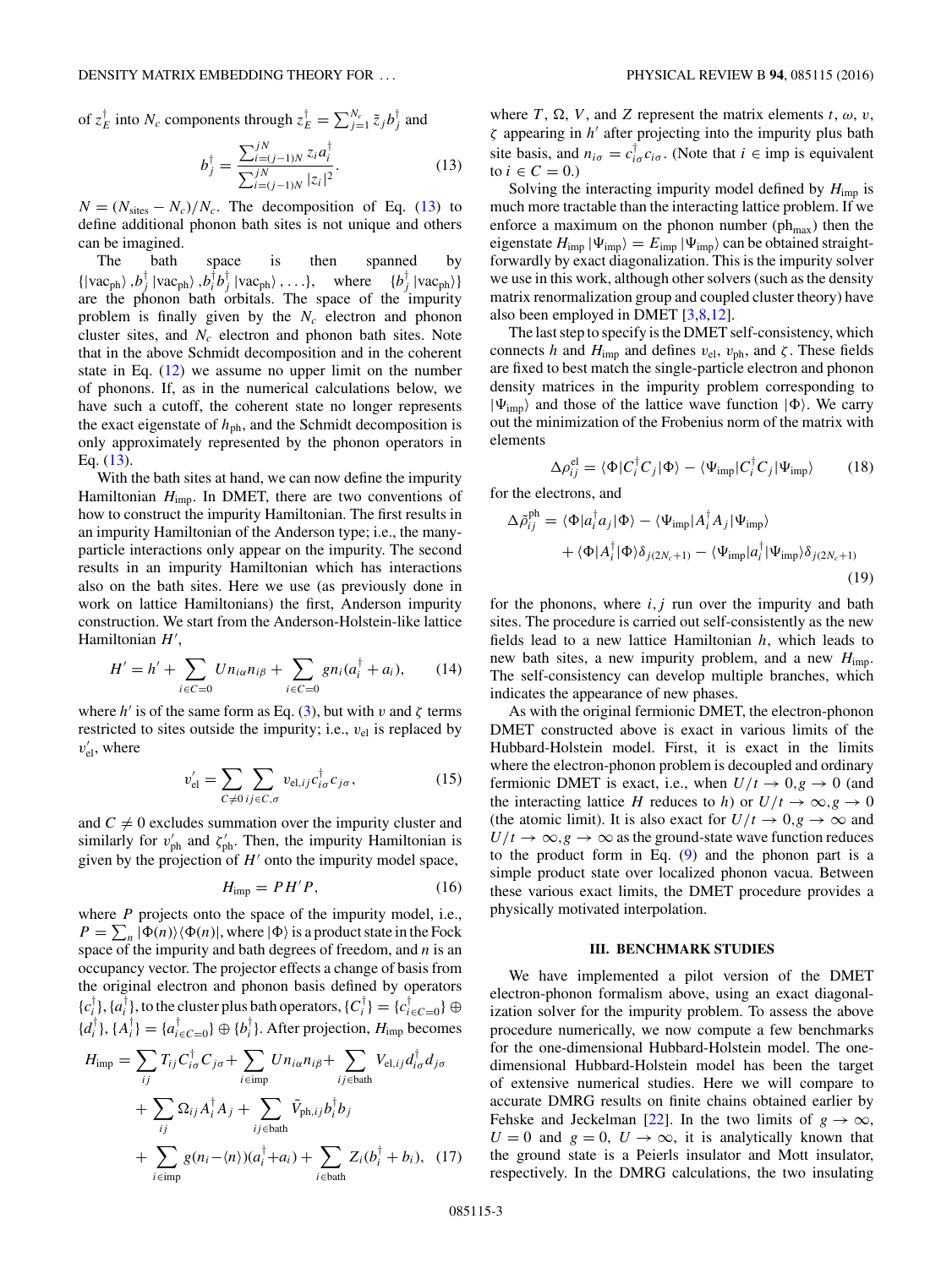

FIG. 1. Errors of the DMET calculation (32 sites, APBC) in percent of the DMRG energy (32 sites, OBC) at different points in the  $\lambda$ , U phase diagram. The radius of the circle is proportional to the relative error. The left panel shows results for the adiabatic regime  $\omega = 0.5$ , the right panel the antiadiabatic regime  $\omega = 5.0$ . For  $\omega = 0.5$ , the largest energy error is 1.3%, the smallest 0.46%. For  $\omega = 5.0$ , the largest energy error is 5.63%, the smallest 0.31%. Note that the difference in the APBC and OBC boundary conditions employed in DMET and DMRG calculations itself introduces a 1.9% difference at the free fermion ( $U = 0$ ,  $\lambda = 0$ ) level.

phases appear with a boundary roughly in the region of  $\lambda = \frac{2g^2}{\omega_0} = U$ . In addition, Fehske and Jeckelmann observed an intermediate metallic phase which was subdivided into Luttinger liquid and bipolaronic phases. The presence of an intermediate phase in one dimension is well supported by other numerical studies with various techniques including variable-displacement Lang-Firsov [\[23\]](#page-5-0), other DMRG studies [\[24,25\]](#page-5-0), SSE QMC [\[26,27\]](#page-5-0), and variational Monte Carlo [\[28\]](#page-5-0). However, the order of the intermediate phase remains incompletely resolved and depends on the numerical technique used [\[22,24–26,28\]](#page-5-0).

We first compare the energies obtained from DMET with the DMRG energies of Fehske and Jeckelmann for 14 different parameters of a 32-site 1D Hubbard-Holstein model covering adiabatic ( $\omega_0 = 0.5$ ) and antiadiabatic ( $\omega_0 = 5.0$ ) regimes, and various values of the coupling  $\lambda = 2g^2/\omega_0$  and Hubbard *U* (all units in  $t=1$ ). The results are illustrated graphically in Fig. 1 and the detailed energies per site are reported in Table I. The DMRG calculations used open boundary conditions (OBCs) and a phonon cutoff of  $ph_{max} = 8$  phonons per site, while the DMET calculations used a 2-site impurity cluster and antiperiodic boundary conditions (APBCs), with the same phonon cutoff. We have also run a small number of points with a larger  $ph_{max} = 10$  cutoff and find no significant change in the results (e.g., less than 0*.*01% in the energy). Where indicated in the results, this larger phonon cutoff was used. APBCs were used to prevent an exactly zero gap for the 32-site cluster. Because of the large phonon cutoffs, larger impurity clusters would be costly to solve using the ED solver and are reserved for a future study. The DMET calculations were allowed to break spin symmetry, but not number symmetry. The different boundary conditions mean that we do not expect perfect agreement; in the limit of free fermions  $(U = 0,$  $\lambda = 0$ , the difference between OBC and APBC energies is 1.9%. On this scale, the differences in the DMET and DMRG energies are small and range between 0.5% and 5.5% across the parameter ranges. DMET naturally allows a simple extension

TABLE I. Comparison between DMET (APBC, 2-site cluster) and DMRG (OBC) energies per site for a 32-site Hubbard-Holstein chain with various parameters.  $ph_{max} = 8$  for all calculations. The difference between APBC and OBC boundary conditions at  $U = 0$ ,  $\lambda = 0$  is 1.9%. Additionally DMET energies for 504-site Hubbard-Holstein chain (APBC, 2-site cluster) are also shown.

| $\omega$ | λ   | U     | DMRG<br>Energy | <b>DMET</b> Energy<br>(32) | <b>DMET</b> Energy<br>(504) |
|----------|-----|-------|----------------|----------------------------|-----------------------------|
| 0.5      | 1.5 | 0.025 | $-2.108$       | $-2.136$                   | $-2.136$                    |
| 0.5      | 1.1 | 0.025 | $-1.878$       | $-1.886$                   | $-1.886$                    |
| 0.5      | 0.5 | 0.025 | $-1.539$       | $-1.546$                   | $-1.545$                    |
| 0.5      | 1.5 | 0.4   | $-2.002$       | $-2.022$                   | $-2.022$                    |
| 0.5      | 1.0 | 0.4   | $-1.722$       | $-1.732$                   | $-1.730$                    |
| 0.5      | 1.4 | 0.8   | $-1.843$       | $-1.858$                   | $-1.857$                    |
| 0.5      | 0.5 | 1.6   | $-1.182$       | $-1.188$                   | $-1.188$                    |
| 5.0      | 6.4 | 1.0   | $-6.083$       | $-6.125$                   | $-6.125$                    |
| 5.0      | 4.0 | 1.0   | $-3.933$       | $-3.945$                   | $-3.945$                    |
| 5.0      | 2.0 | 1.0   | $-2.380$       | $-2.408$                   | $-2.407$                    |
| 5.0      | 4.8 | 2.0   | $-4.211$       | $-4.229$                   | $-4.229$                    |
| 5.0      | 4.0 | 2.0   | $-3.558$       | $-3.593$                   | $-3.588$                    |
| 5.0      | 6.0 | 4.0   | $-4.435$       | $-4.473$                   | $-4.470$                    |
| 5.0      | 2.0 | 5.0   | $-1.582$       | $-1.671$                   | $-1.671$                    |

to larger lattices than 32 sites. In Table I we further show the DMET energies computed over a larger lattice of 504 sites, with the same 2-site impurity and a maximum phonon number  $ph_{max} = 8$ . We see that in this 1D system, the energies are in fact well converged by 32 sites, and change only by about 0.1% going to the larger lattice, with the largest change coming in the itinerant regime. However, as seen in studies on the 2D Hubbard model, we can expect the ability of the DMET to treat larger lattices to become important in higher dimensions, e.g., for the two-dimensional Hubbard-Holstein model [\[3,8,29,30\]](#page-5-0). In particular, although only small impurity clusters are studied here, the computational benefits of DMET are clear: for a calculation for twice the size of the impurity model (in this case 4 sites) and with a few [typically  $O(10)$ ] steps of self-consistency, one obtains a result within 1% of the thermodynamic limit. This advantage is not limited to using ED as solver, but would extend to using other methodologies such as DMRG and QMC as well. The rapid finite-size convergence of DMET is particularly useful in gapless systems since the finite impurity cluster is in general not gapless even when the full problem is.

We now study the competition of phases at the coupling value  $\lambda = 4$ , in the antiadiabatic regime,  $\omega = 5$ . At this coupling value, the DMRG calculations observe three phases: a Peierls insulating phase for *U <* 1*.*5 and intermediate phase for  $1.5 < U < 3.9$ , and a Mott insulating phase for  $U > 3.9$ . As mentioned above, because the DMET calculations do not break number symmetry, we can detect magnetic orders and charge orders, but not superconducting orders. We identify the Peierls phase as a charge-ordered phase with order parameter

$$
\Phi_{\rm co} = \frac{2}{N_c} \sum_{i=0}^{N_c/2} |n_{2i} - n_{2i+1}| \neq 0 \tag{20}
$$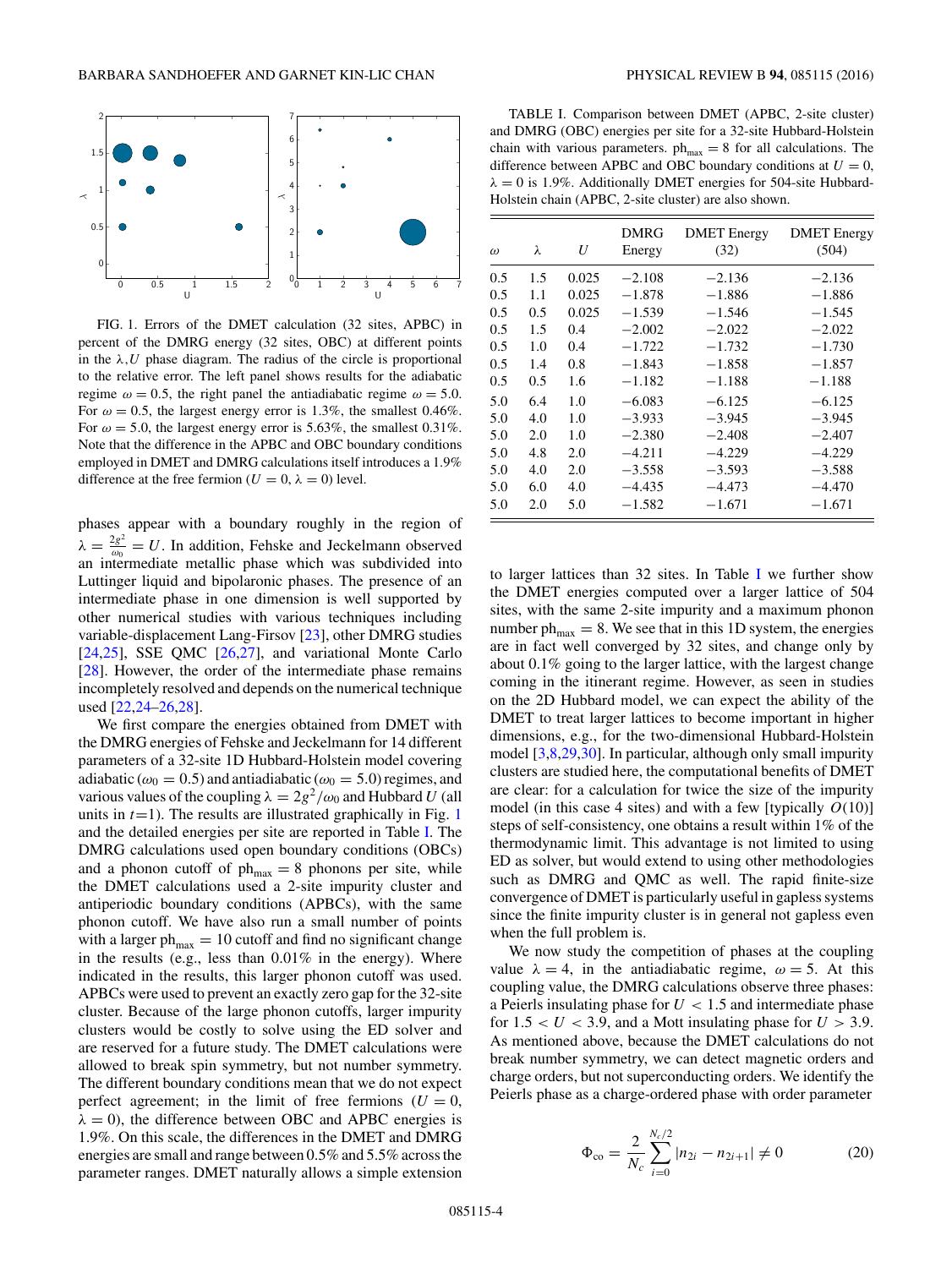<span id="page-4-0"></span>

FIG. 2. The left panel shows the transition from the charge-ordered to the spin-ordered phase for  $\lambda = 4$  and  $\omega = 5.0$ . In the forward scan at  $U = 4$ , the charge order parameter vanishes, while the antiferromagnetic order parameter grows. The backward scan finds a (small) gapped phase without any order parameter for  $U = [2, 4]$ . The middle panel shows the change of the HOMO-LUMO (auxiliary system single-particle) gap with *U*. Extrapolation from  $N_{\text{sites}} = 102,502,1002$  is performed to account for finite-size effects. The different phases are depicted in the right panel (energies given relative to the lowest energy phase). The energy is converged at a maximum phonon number  $ph_{\text{max}} = 10$  and order parameters are given for the chain of length  $N_{\text{sites}} = 1002$ . Periodic boundary conditions are used throughout.

and an accompanying charge-excitation gap  $\Delta c_1 > 0$ , and the Mott phase as an antiferromagnetic (AFM) ordered phase with order parameter

$$
\Phi_{\text{afm}} = \frac{1}{N_c} \sum_{i=0}^{N_c} |n_i^{\alpha} - n_i^{\beta}| \neq 0
$$
 (21)

and a charge gap. When both orders vanish and there is no gap, we identify the phase as an intermediate phase. In addition to these order parameters, we can also compute a variety of other correlation functions such as the double occupancy on site 0,  $\langle n_0^{\alpha} n_0^{\beta} \rangle$ , and the displacement  $x_0 = \langle a_0^{\dagger} + a_0 \rangle$ . (Note that we use here the single-particle gap of the auxiliary lattice system *h* as a proxy for the charge gap. While not a rigorous measurement it is close to the true single-particle gap in our earlier studies of the Hubbard model on the 1D, honeycomb, and square lattices [\[1,11\]](#page-5-0).)

In the left panel of Fig. 2 we show the charge order and AFM order parameters from a set of calculations that sweep from low *U* to high *U*, and from high *U* to low *U*. These show clear hysteresis, indicating first-order phase transitions. The right panel shows the energies of the different DMET coexisting solutions. For  $U < 2.5$ , the charge-ordered phase



FIG. 3. The left panel shows the double occupancy as a function of *U* for  $\lambda = 2.3.4$  and  $\omega_0 = 0.5$ . The right panel shows the displacement as a function of *U*. Calculations are carried out with maximum phonon number  $ph_{max} = 10$  and chain length  $N_{sites} = 1002$ using periodic boundary conditions.

(Peierls phase) is lowest in energy. In the region  $U = 2.5$ to  $U = 4$  charge order (and AFM order) is vanishing and a new phase develops. Interestingly, as seen from the middle panel which shows the single-particle gap, in this region the single-particle gap drops to a very small but finite value (∼0*.*1*t*). We identify this phase as the intermediate phase. Similarly to what was observed in the DMRG studies, the intermediate phase in the DMET calculations does not show charge or magnetic order, but has a small gap rather than being gapless as suggested by the DMRG calculations. It is not clear whether the small gap we observe here would vanish with larger impurity clusters. For *U >* 4 antiferromagnetic order develops, and we enter the Mott insulator phase. In Fig. 3 we show additional observables: the double occupancy and the displacement. The maximum double occupancy on site 0 is observed in the charge-ordered phase and this vanishes as *U* increases. Similarly we find that the displacement decreases to zero away from the charge-ordered phase. Overall, our DMET data closely correspond to the 3-phase picture in the DMRG calculations, and we observe similar phase boundaries.

## **IV. CONCLUSIONS**

In this work we described the extension of the density matrix embedding theory to systems of coupled fermions and bosons, using the electron-phonon Hubbard-Holstein Hamiltonian as a particular example. We performed pilot calculations on the 1D Hubbard-Holstein model using a small two-site impurity cluster, and found good agreement with the energetics of earlier benchmark DMRG calculations. In the antiadiabatic regime, we also observed a three-phase behavior, including an intermediate phase between the charge-ordered and Mott-insulating states, with similar phase boundaries to those found in the earlier DMRG work.

We can imagine further extensions of the ideas in this report, with respect to both the physics and the methodology. For example, here we carried out a preliminary study of the one-dimensional Hubbard-Holstein model. Extending this to studies in two  $[30]$  and higher dimensions  $[31,32]$  is of